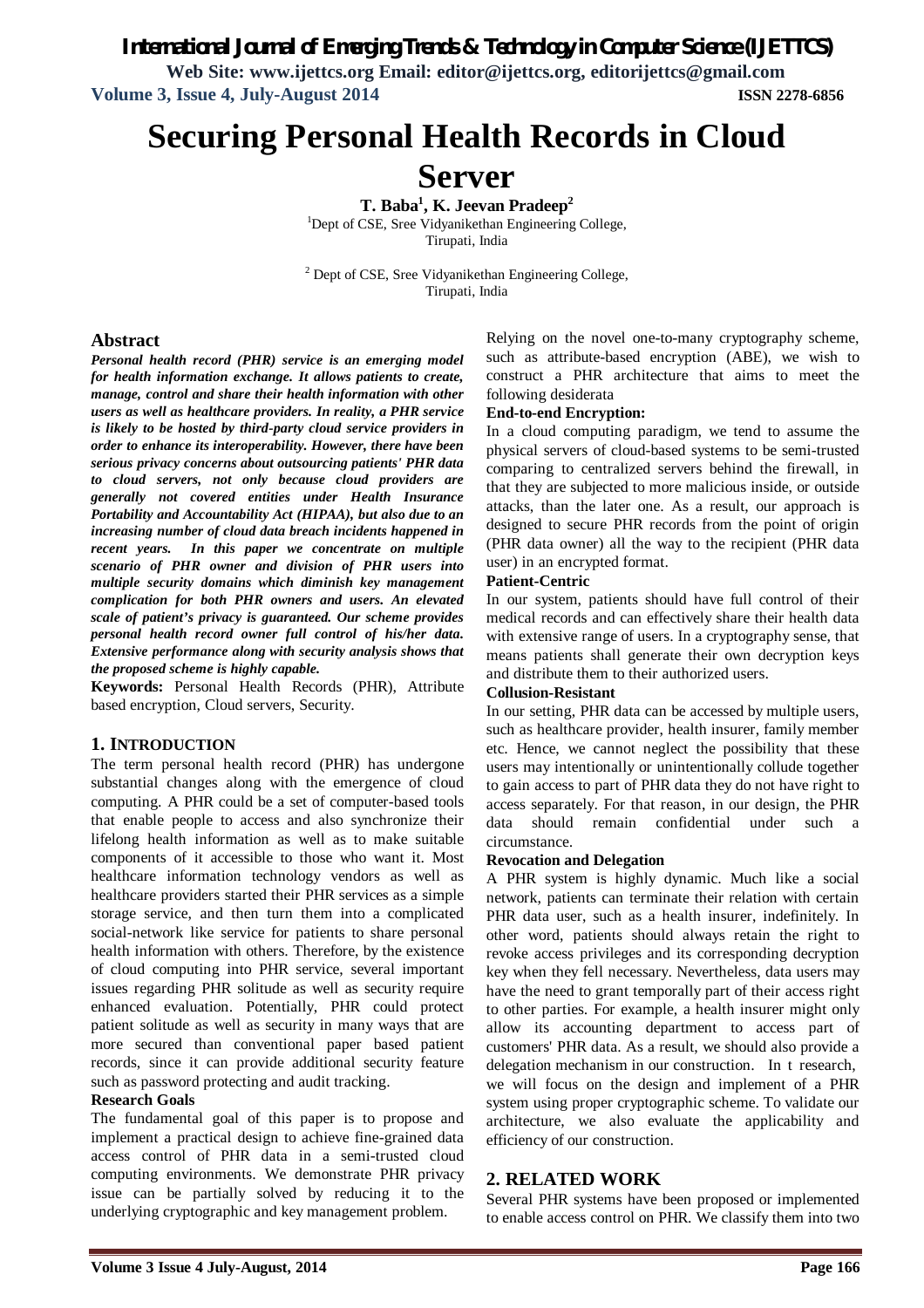# *International Journal of Emerging Trends & Technology in Computer Science (IJETTCS)* **Web Site: www.ijettcs.org Email: editor@ijettcs.org, editorijettcs@gmail.com Volume 3, Issue 4, July-August 2014 ISSN 2278-6856**

categories according to their different access control mechanisms.

#### **Authentication-Based PHR system**

Some PHR systems choose an attribute-based access control (ABAC) scheme or a role-based access control (RBAC) scheme to manage users' access right. This type of system usually places full trust on the cloud server where the PHRs reside in. A typical example of authenticationbased PHR system is Indivo X platform [ASZ+10]. Indivo is an open-source open standard personally controlled health record (PCHR) system that enables patients to own and manage their health records. Indivo provides patients the ability to share their records with different physicians, hospitals and clinics while maintaining access control properties on the patients' health records. Access control decisions are made by the Indivo server according to institutional policies and patient specified policies.

### **Cryptography based PHR system**

The existing works area unit principally connected cryptographically implemented access management for outsourced data and attribute based cryptography. To understand fine-grained access management, the standard public key cryptography (PKE) based schemes [1], [2] either incur high key management transparency, or necessitate encrypting numerous copies of a files using totally different users' keys. to enhance upon the scalability of the higher than solutions, one-to-many cryptography strategies like ABE can be used. In Goyal et. al's seminal paper on ABE [3], information is encrypted underneath a group of attributes so multiple users who possess correct keys can decode. This probably makes cryptography and key management a lot of efficient [4]. An primary assets of ABE is avoiding user collusion. Additionally, the encryption is not needed to understand the ACL. A number of works used ABE to understand fine-grained access management for outsourced data [4], [5], [1], [6]. Especially, there has been Associate in tend escalating interest in applying ABE to make safe Electronic Health Records (EHRs). Recently, Narayan et al. projected Associate in Nursing attribute-based infrastructure for EHR systems, wherever every patient's EHR files area unit encrypted using a broadcast alternative to CP-ABE [7] that enables direct revocation. However, the cipher text length grow linearly with the numeral of unrevoked users. In [8], a variation of ABE that enables allocation of access rights is projected for encrypted EHRs. Ibraimi et.al. [9] applied encryption policy ABE (CP-ABE) [10] to supervise the sharing of PHRs, and introduced the proposal of professional domains. In [11], Akinyele et al. examined the usage of ABE to come up with self-protecting EMRs, which may either to be stored on cloud servers consequently EMR can be accessed when the health supplier is offline. Then again, there range unit numerous regular impairments of the higher than lives up to expectations. To begin with, they typically expect the utilization of a solitary trusty power (TA) in the framework. This may make a heap bottleneck, as well as moreover experiences the key escrow downside since the metal can get to all the encoded documents, crevice the

entryway for potential security introduction. Also, it's not sensible to delegate all credit administration undertakings to one metal, including ensuring all clients' traits or parts and creating mystery keys. Truth be told, associations typically structure their own (sub)domains and get proper powers to characterize and affirm diverse sets of ascribes joy to their (sub)domains (i.e., partition and principle). as a case, an expert cooperation might be responsible for guaranteeing therapeutic strengths, while a local wellbeing supplier might ensure the work positions of its staffs. Second, there still needs Associate in Nursing proficient and on-interest client disavowal instrument for ABE with the backing for element approach overhauls/changes, that region unit key parts of secure PHR offering. At last, the majority of the predominating works don't separate between the non-open and open areas, that have completely diverse characteristic definitions, key administration necessities and versatility issues. Our arrangement of adroitly isolating the framework into 2 sorts of areas is comparative with that in [9], yet a key refinement is in [9] a solitary metal remains expected to administer the whole talented area. As of late, Yu et al. (YWRL) connected key-approach ABE to secure outsourced information in the cloud [1], [6], wherever a solitary information holder can encipher her information and offer with numerous authorized clients, by conveying keys to them that hold quality based access benefits. They furthermore propose a strategy for the information manager to renounce a client with productivity by sanction the overhauls of influenced figure writings and client mystery keys to the cloud server. Since the key upgrade operations might be totalled about whether, their plan attains low amortized overhead. Then again, in the YWRL plan, the information manager is also a metal at a comparative time. it might be wasteful to be connected to a PHR framework with various information house holders and clients, in light of the fact that then every client might accept numerous keys from different house managers, regardless of the fact that the keys hold the same sets of qualities. On the inverse hand, Chase and Chow [12] anticipated a numerous power ABE (CC MAABE) reply inside which various Tas, each administering an unique set of the framework's clients' qualities, produce client mystery keys conjointly. A client needs to acquire one a piece of her key from each metal. This plan forestalls against plot around at most  $N - a$  couple of Tas, moreover to client conspiracy safety. On the other hand, its not clear an approach to acknowledge effective client denial. Moreover, since CC MA-ABE installs the right to gain entrance strategy in clients' keys as opposed to the figure message, a prompt provision of it to a PHR framework is noninstinctive, as it is not clear an approach to permit information house holders to point out their document access arrangements. Disavowal is carried out chiefly manual Associate in Nursing access table is kept up for client PHR record and client information is kept in this right to gain entrance table. When renouncement is carried out the client information is off from the right to gain entrance table. This response is not versatile in light of the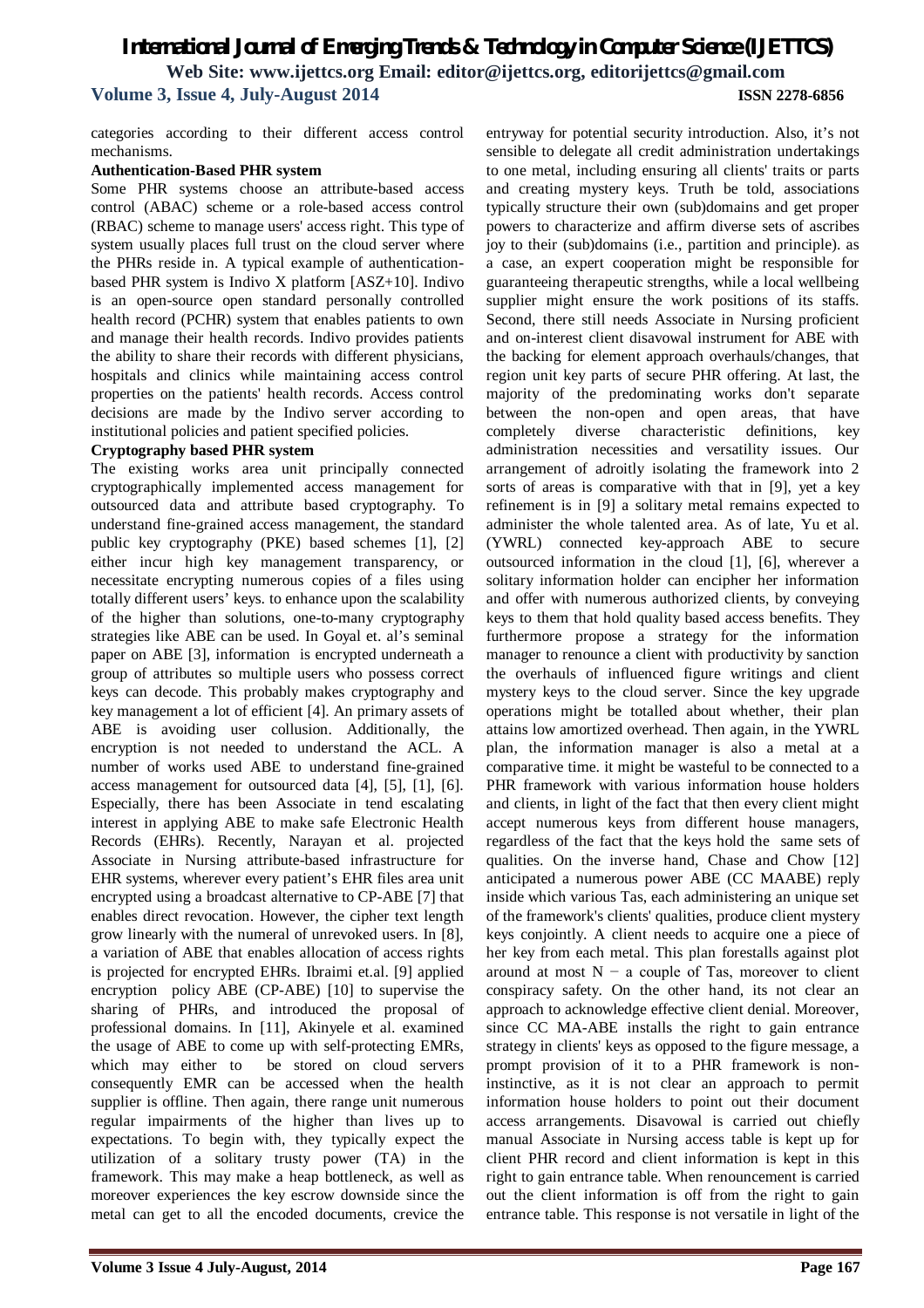# *International Journal of Emerging Trends & Technology in Computer Science (IJETTCS)* **Web Site: www.ijettcs.org Email: editor@ijettcs.org, editorijettcs@gmail.com Volume 3, Issue 4, July-August 2014 ISSN 2278-6856**

fact that the PHR client increases. We require a versatile respond in due order regarding this downside.

### **3. OVERVIEW OF OUR APPROACH**

Personal Health Record is an internet based application that allows people to access and co-ordinate their lifelong health information and make if appropriate parts of its available to those who need. Personal Health Record's security and protection of its data have immense apprehension and area of research over the years. Several cryptographic mechanisms like AES, MD5 proposed to guarantee data security. In this paper we propose an inimitable encryption as well as authentication technique using AES algorithm. The proposed system architecture is shown in Fig.1

### **3.1 Attribute Hierarchy**

We use attribute based encryption for providing security. For that we use following attribute distribution process within PHR as shown in Fig.2







#### **Figure 2** PHR Attributes **3.2 Advanced Encryption Standard**

AES is an Advanced Encryption Standard used for secure transmission of data that is personal health record in encrypted format. In our system AES is used for sending user authentication data in encrypted format. AES allows three diversed key lengths: 128, 192, or 256 bits.

- Substitute bytes
- Shift rows
- Mix columns
- Add round key

The last step consists of XORing the output of the previous three steps. For decryption, every round includes the following four steps

- 1.Inverse shift rows
- 2.Inverse substitute bytes
- 3.Add round key
- 4.Inverse mix columns.

The third step consists of XORing the output of the previous two steps

### **Step1: Substitute bytes**

- This step consists of using a  $16 \times 16$  research table to find out a replacement byte for a given byte within the input state array.
- The entries in the table are created by using the philosophy of summative inverses in GF (28) as well as scrambled bit to destroy the bit-level correlations inside every byte.

### **Step2: Shift rows**

- The primary row of state is not altered.
- The second row is shifted 1 byte to the left in a circular manner.
- The third row is shifted 2 bytes to the left in a circular manner.
- The fourth row is shifted 3 bytes to the left in a circular manner.

### **Step3: Mix columns**

- Mix Columns for integration up of the bytes in every column individually during the process.
- This step replaces each byte of a column by a function of all the bytes in the same column.

### **Step4: Add round key**

- Add Round Key to add the round key to the output of the cumulative step during the forward process
- In this stage, the 128 bits are bitwise XORed along with the 128 bits of the round key.
- The operation is viewed as column wise operation between is 4 bytes of status column along with one word of the round key.

# **4. CONCLUSION**

Our Proposed System Quickly find out information of patient details. In case of emergency the doctor and other emergency department can quickly get all the details of all the informative details and start treatment. If in any condition doctors and medical facilities are not available the PHR owner itself able to take care of his health. This paper proposed the new approach for existing PHR system for providing more security using attribute based encryption which plays an important role because these are unique and not easily hackable. We are reducing key